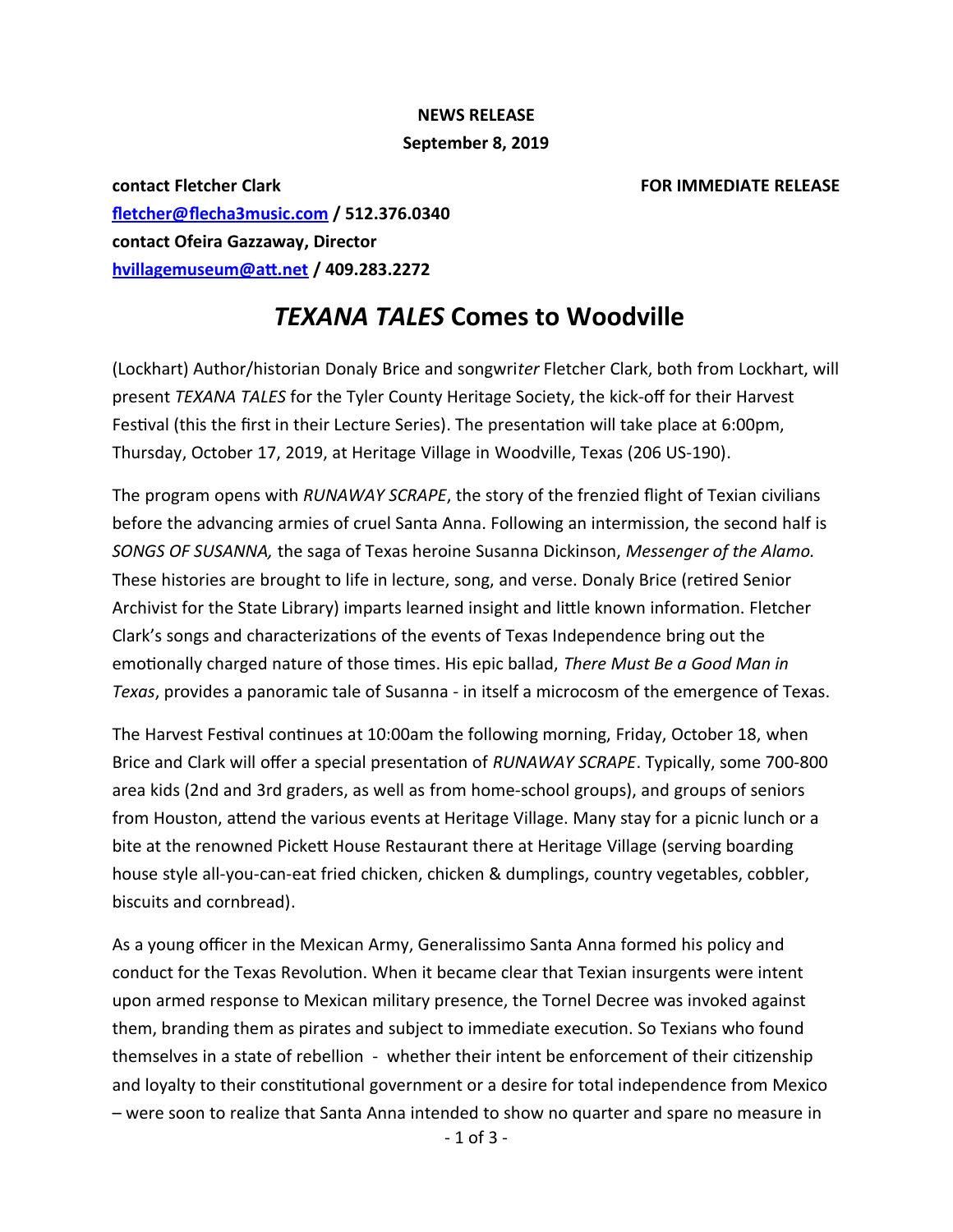## *TEXANA TALES* from Donaly Brice & Fletcher Clark, October 17, 2019

his use of the Tornel Decree. As the Mexican Army moved north across the Rio Bravo, citizens became alarmed as early as January of 1836 and as far south as San Patricio. The English translation of the Tornel Decree was then published in New Orleans and in Texas prior to the Battle of the Alamo with Travis and the Battle of Coleto Creek which led to the mass execution of Fannin's forces at Goliad. Civilians had begun their flight (in what was characterized as the 'Sabine Shoot') toward the imagined safety of the United States beyond the Sabine River, while Houston attempted to form a true Texian army in Gonzales. News of the fall of all at the Alamo spurred him to order the burning of Gonzales. News of the massacre and executions at Goliad and the burning of Bastrop further fed the peoples' fear. Thus, came the frenzied civilian flight and the ragged military retreat that we know as the *RUNAWAY SCRAPE*.

*SONGS OF SUSANNA* follows Susanna (*nee* Wilkerson) in her travels from Tennessee to Gonzales, Texas, with her husband Almeron Dickinson, who would become a fallen hero at the Alamo. As *Messenger of the Alamo*, she carried Santa Anna's demand for capitulation to General Sam Houston, who then prepared his Texian army to join in the Runaway Scrape. After victory at San Jacinto, she found herself widowed and penniless with her infant daughter Angelina, *Babe of the Alamo*. Unskilled and illiterate, she would marry three more men in Houston, seeking in vain that husband who would keep her and her daughter happy and secure. Moving to Lockhart, she would marry her *fifth* husband Joseph Hannig, a young German immigrant half her age. Moving to Austin, Susanna Wilkerson Dickinson Williams Herring Bellows Hannig would become prosperous and respected. She always believed "There Must Be a Good Man in Texas", and ultimately for her there was.

Now retired from the Texas State Library, Donaly Brice has written or co-written several books on Texas history, including *The Great Comanche Raid: Boldest Indian Attack of the Texas Republic*, *The Governor's Hounds: The Texas State Police, 1870-1873*, and *Texas Ranger N. O. Reynolds, the Intrepid*. *Texas Rangers: Lives, Legend and Legacy* is his latest book for North Texas Press, co-authored with renowned Texas writer Bob Alexander. Donaly has also written a number of historical articles that have been published in the The Plum Creek Almanac and The East Texas Historical Journal. He is a member (and recently named Fellow) of the East Texas Historical Association, the West Texas Historical Association, the Southern Historical Association and the Texas State Historical Association (who elected him as a Fellow of that organization in 2010). He has presented papers and given lectures to many historical and genealogical groups throughout the State of Texas.

Fletcher Clark is a veteran musician and songwriter from the earliest days of the emerging music scene in Austin and its famed concert hall Armadillo World Headquarters. Moving to